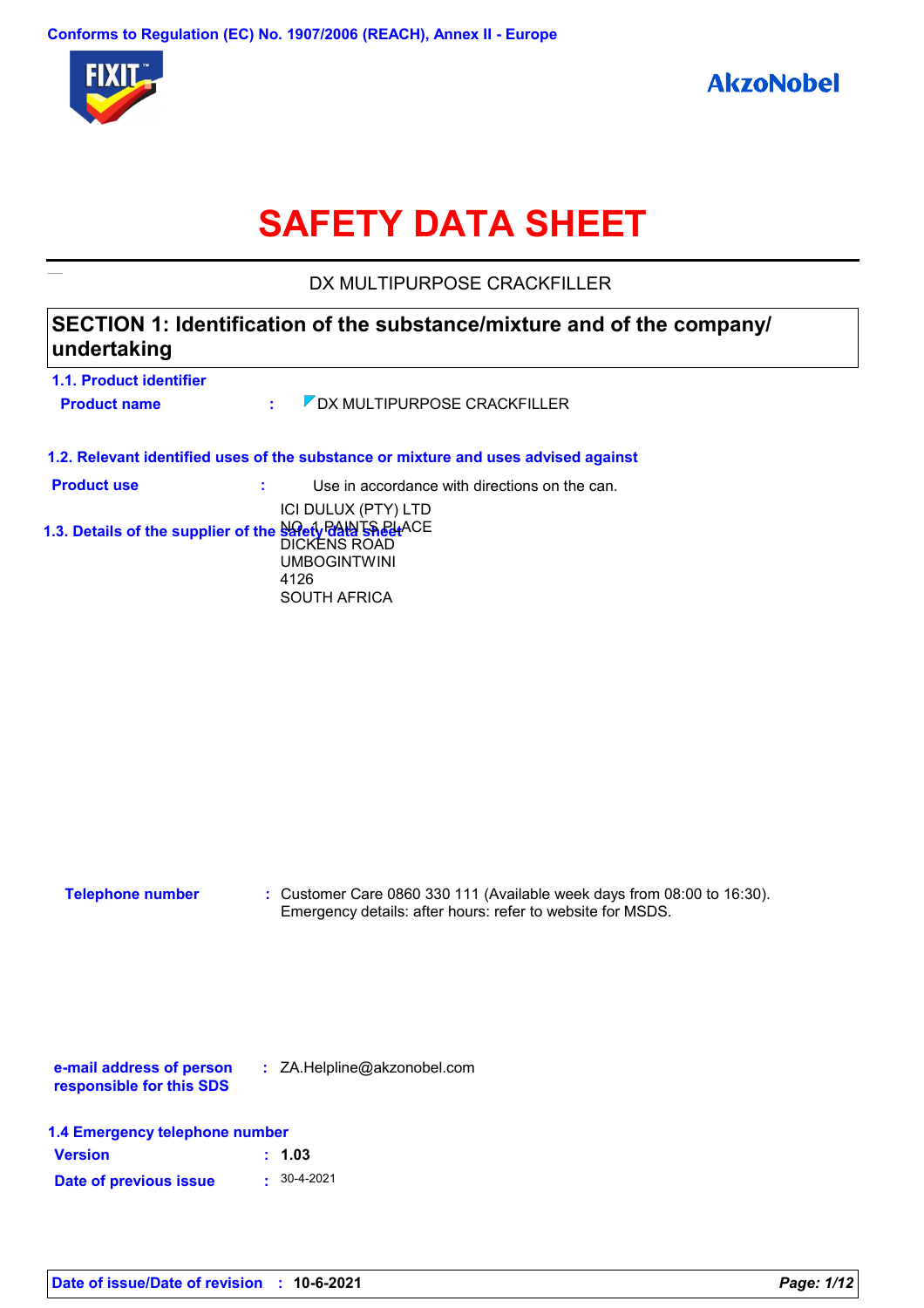## **SECTION 2: Hazards identification**

## **2.1 Classification of the substance or mixture**

**Product definition : Mixture** 

### **Classification according to Regulation (EC) No. 1272/2008 [CLP/GHS]**

Skin Irrit. 2, H315 Eye Dam. 1, H318 STOT SE 3, H335

The product is classified as hazardous according to Regulation (EC) 1272/2008 as amended.

| <b>Ingredients of unknown</b><br>toxicity    | $: 0\%$ |
|----------------------------------------------|---------|
| <b>Ingredients of unknown</b><br>ecotoxicity | $: 0\%$ |

See Section 16 for the full text of the H statements declared above.

See Section 11 for more detailed information on health effects and symptoms.

### **2.2 Label elements**

**Hazard pictograms :**



| <b>Signal word</b>                                                                                                                                              | : Danger                                                                                                                                                                                                                                      |
|-----------------------------------------------------------------------------------------------------------------------------------------------------------------|-----------------------------------------------------------------------------------------------------------------------------------------------------------------------------------------------------------------------------------------------|
| <b>Hazard statements</b>                                                                                                                                        | : H318 - Causes serious eye damage.<br>H315 - Causes skin irritation.<br>H335 - May cause respiratory irritation.                                                                                                                             |
| <b>Precautionary statements</b>                                                                                                                                 |                                                                                                                                                                                                                                               |
| <b>General</b>                                                                                                                                                  | : P102 - Keep out of reach of children.<br>P101 - If medical advice is needed, have product container or label at hand.                                                                                                                       |
| <b>Prevention</b>                                                                                                                                               | : P280 - Wear eye or face protection.<br>P271 - Use only outdoors or in a well-ventilated area.<br>P261 - Avoid breathing dust.                                                                                                               |
| <b>Response</b>                                                                                                                                                 | : P304 + P340 - IF INHALED: Remove person to fresh air and keep comfortable for<br>breathing.<br>P305 + P310 - IF IN EYES: Immediately call a POISON CENTER or doctor.<br>P312 - Call a POISON CENTER or doctor/physician if you feel unwell. |
| <b>Storage</b>                                                                                                                                                  | : P403 - Store in a well-ventilated place.                                                                                                                                                                                                    |
| <b>Disposal</b>                                                                                                                                                 | : P501 - Dispose of contents and container in accordance with all local, regional,<br>national or international regulations.                                                                                                                  |
| <b>Hazardous ingredients</b>                                                                                                                                    | : Cement, portland, chemicals<br>calcium dihydroxide                                                                                                                                                                                          |
| <b>Supplemental label</b><br>elements                                                                                                                           | : Not applicable.                                                                                                                                                                                                                             |
| <b>Annex XVII - Restrictions</b><br>on the manufacture,<br>placing on the market and<br>use of certain dangerous<br>substances, mixtures and<br><b>articles</b> | : Not applicable.                                                                                                                                                                                                                             |
| <b>Special packaging requirements</b>                                                                                                                           |                                                                                                                                                                                                                                               |
| <b>Containers to be fitted</b><br>with child-resistant<br>fastenings                                                                                            | : Not applicable.                                                                                                                                                                                                                             |
| <b>Tactile warning of danger</b>                                                                                                                                | : Not applicable.                                                                                                                                                                                                                             |
| <b>2.3 Other hazards</b>                                                                                                                                        |                                                                                                                                                                                                                                               |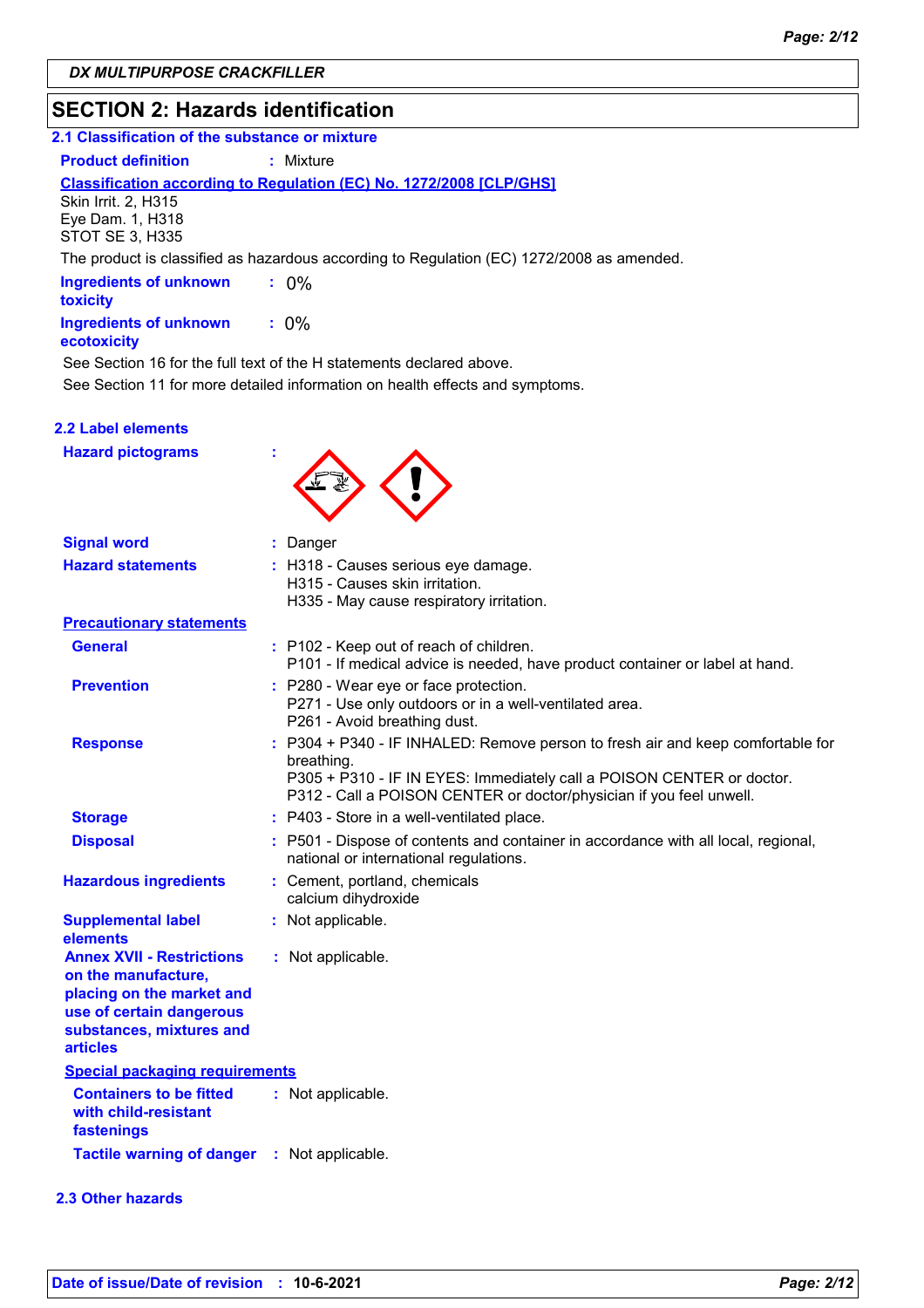## **SECTION 2: Hazards identification**

| <b>Product meets the criteria</b><br>for PBT or vPvB according<br>to Regulation (EC) No.<br>1907/2006, Annex XIII | ÷             |
|-------------------------------------------------------------------------------------------------------------------|---------------|
| Other hazards which do<br>not result in classification                                                            | : None known. |

## **SECTION 3: Composition/information on ingredients**

| <b>3.2 Mixtures</b>            | Mixture                                                             |            |                                                                               |             |
|--------------------------------|---------------------------------------------------------------------|------------|-------------------------------------------------------------------------------|-------------|
| <b>Product/ingredient name</b> | <b>Identifiers</b>                                                  | $\%$       | <b>Regulation (EC) No.</b><br>1272/2008 [CLP]                                 | <b>Type</b> |
| Cement, portland, chemicals    | IEC: 266-043-4<br>ICAS: 65997-15-1                                  | l≥25 - ≤50 | Skin Irrit. 2, H315<br>Eye Dam. 1, H318<br>STOT SE 3. H335                    | $[1]$       |
| calcium dihydroxide            | IREACH #:<br>l01-2119475151-45<br>IEC: 215-137-3<br>ICAS: 1305-62-0 | l<10       | Skin Irrit. 2, H315<br>Eye Dam. 1, H318<br>STOT SE 3, H335                    | [1] [2]     |
|                                |                                                                     |            | See Section 16 for<br>the full text of the H<br>statements declared<br>above. |             |

There are no additional ingredients present which, within the current knowledge of the supplier and in the concentrations applicable, are classified as hazardous to health or the environment, are PBTs, vPvBs or Substances of equivalent concern, or have been assigned a workplace exposure limit and hence require reporting in this section.

**Type** 

[1] Substance classified with a health or environmental hazard

[2] Substance with a workplace exposure limit

[3] Substance meets the criteria for PBT according to Regulation (EC) No. 1907/2006, Annex XIII

[4] Substance meets the criteria for vPvB according to Regulation (EC) No. 1907/2006, Annex XIII

[5] Substance of equivalent concern

[6] Additional disclosure due to company policy

Occupational exposure limits, if available, are listed in Section 8.

## **SECTION 4: First aid measures**

### **4.1 Description of first aid measures**

| <b>General</b>                    | : In all cases of doubt, or when symptoms persist, seek medical attention. Never give<br>anything by mouth to an unconscious person. If unconscious, place in recovery<br>position and seek medical advice.                                                                                                                                                                                                     |
|-----------------------------------|-----------------------------------------------------------------------------------------------------------------------------------------------------------------------------------------------------------------------------------------------------------------------------------------------------------------------------------------------------------------------------------------------------------------|
| <b>Eye contact</b>                | : Check for and remove any contact lenses. Immediately flush eyes with running<br>water for at least 15 minutes, keeping eyelids open. Seek immediate medical<br>attention.                                                                                                                                                                                                                                     |
| <b>Inhalation</b>                 | : Remove to fresh air. Keep person warm and at rest. If not breathing, if breathing is<br>irregular or if respiratory arrest occurs, provide artificial respiration or oxygen by<br>trained personnel.                                                                                                                                                                                                          |
| <b>Skin contact</b>               | : Remove contaminated clothing and shoes. Wash skin thoroughly with soap and<br>water or use recognised skin cleanser. Do NOT use solvents or thinners.                                                                                                                                                                                                                                                         |
| <b>Ingestion</b>                  | : If swallowed, seek medical advice immediately and show the container or label.<br>Keep person warm and at rest. Do NOT induce vomiting.                                                                                                                                                                                                                                                                       |
| <b>Protection of first-aiders</b> | : No action shall be taken involving any personal risk or without suitable training. If it<br>is suspected that fumes are still present, the rescuer should wear an appropriate<br>mask or self-contained breathing apparatus. It may be dangerous to the person<br>providing aid to give mouth-to-mouth resuscitation. Wash contaminated clothing<br>thoroughly with water before removing it, or wear gloves. |

#### **4.2 Most important symptoms and effects, both acute and delayed**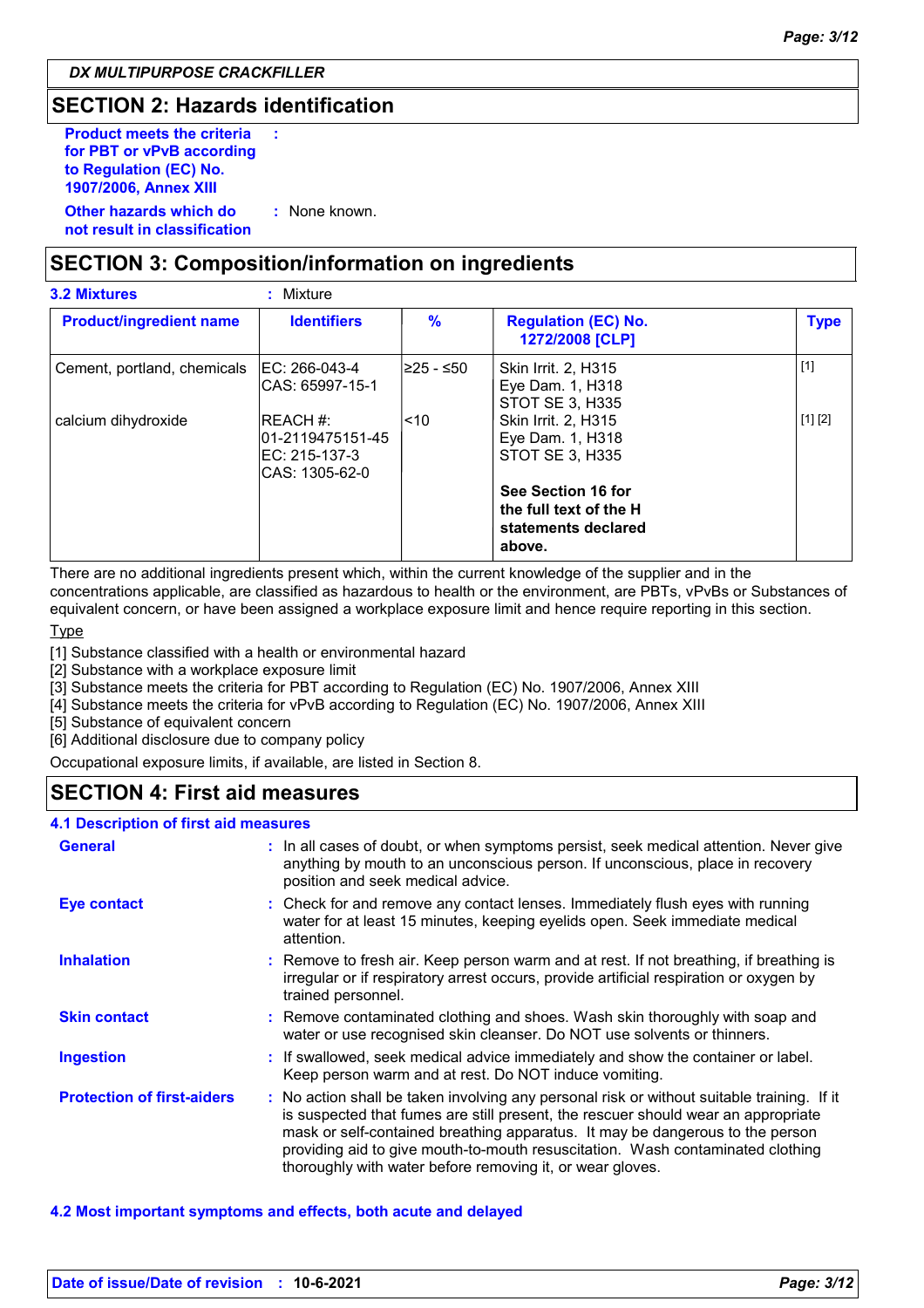### *DX MULTIPURPOSE CRACKFILLER*

## **SECTION 4: First aid measures**

There are no data available on the mixture itself. The mixture has been assessed following the conventional method of the CLP Regulation (EC) No 1272/2008 and is classified for toxicological properties accordingly. See Sections 2 and 3 for details.

Exposure to component solvent vapour concentrations in excess of the stated occupational exposure limit may result in adverse health effects such as mucous membrane and respiratory system irritation and adverse effects on the kidneys, liver and central nervous system. Symptoms and signs include headache, dizziness, fatigue, muscular weakness, drowsiness and, in extreme cases, loss of consciousness.

Solvents may cause some of the above effects by absorption through the skin. Repeated or prolonged contact with the mixture may cause removal of natural fat from the skin, resulting in non-allergic contact dermatitis and absorption through the skin.

If splashed in the eyes, the liquid may cause irritation and reversible damage.

Ingestion may cause nausea, diarrhea and vomiting.

This takes into account, where known, delayed and immediate effects and also chronic effects of components from short-term and long-term exposure by oral, inhalation and dermal routes of exposure and eye contact.

### **4.3 Indication of any immediate medical attention and special treatment needed**

| <b>Notes to physician</b>  | : Treat symptomatically. Contact poison treatment specialist immediately if large<br>quantities have been ingested or inhaled. |
|----------------------------|--------------------------------------------------------------------------------------------------------------------------------|
| <b>Specific treatments</b> | No specific treatment.                                                                                                         |

See toxicological information (Section 11)

### **SECTION 5: Firefighting measures** Recommended: alcohol-resistant foam, CO₂, powders, water spray. **: :** Do not use water jet. **5.1 Extinguishing media Suitable extinguishing media Unsuitable extinguishing media**

|                                                          | 5.2 Special hazards arising from the substance or mixture                               |
|----------------------------------------------------------|-----------------------------------------------------------------------------------------|
| <b>Hazards from the</b>                                  | : Fire will produce dense black smoke. Exposure to decomposition products may           |
| substance or mixture                                     | cause a health hazard.                                                                  |
| <b>Hazardous combustion</b>                              | : Decomposition products may include the following materials: carbon monoxide,          |
| products                                                 | carbon dioxide, smoke, oxides of nitrogen.                                              |
| <b>5.3 Advice for firefighters</b>                       |                                                                                         |
| <b>Special protective actions</b>                        | : Cool closed containers exposed to fire with water. Do not release runoff from fire to |
| for fire-fighters                                        | drains or watercourses.                                                                 |
| <b>Special protective</b><br>equipment for fire-fighters | : Appropriate breathing apparatus may be required.                                      |

## **SECTION 6: Accidental release measures**

|                                         | 6.1 Personal precautions, protective equipment and emergency procedures                                                                                                                                           |
|-----------------------------------------|-------------------------------------------------------------------------------------------------------------------------------------------------------------------------------------------------------------------|
| For non-emergency<br>personnel          | : Exclude sources of ignition and ventilate the area. Avoid breathing vapour or mist.<br>Refer to protective measures listed in sections 7 and 8.                                                                 |
| For emergency responders                | : If specialised clothing is required to deal with the spillage, take note of any<br>information in Section 8 on suitable and unsuitable materials. See also the<br>information in "For non-emergency personnel". |
| <b>6.2 Environmental</b><br>precautions | : Do not allow to enter drains or watercourses. If the product contaminates lakes,<br>rivers, or sewers, inform the appropriate authorities in accordance with local<br>regulations.                              |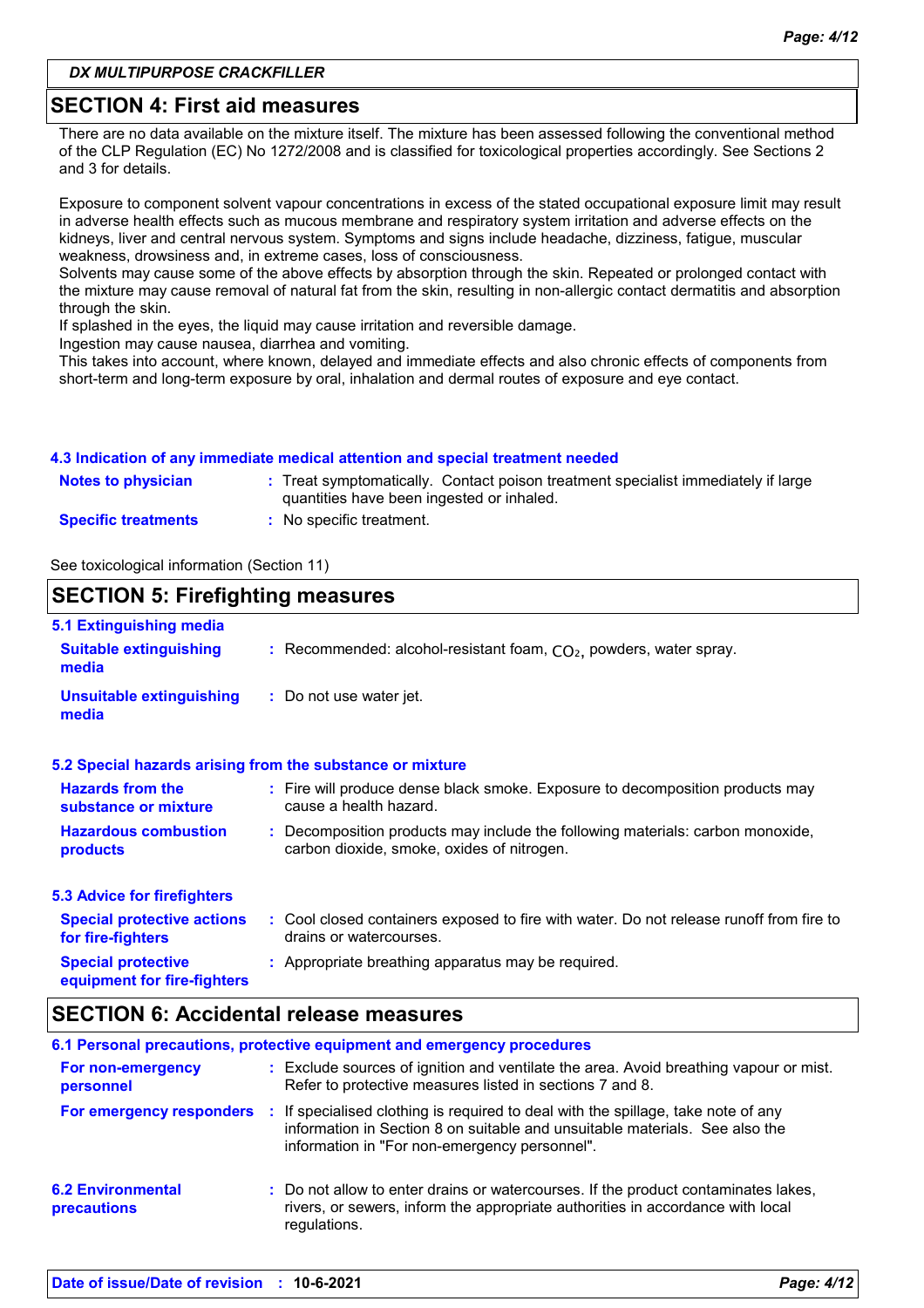## **SECTION 6: Accidental release measures**

| 6.3 Methods and material<br>for containment and<br>cleaning up | : Contain and collect spillage with non-combustible, absorbent material e.g. sand,<br>earth, vermiculite or diatomaceous earth and place in container for disposal<br>according to local regulations (see Section 13). Preferably clean with a detergent.<br>Avoid using solvents. |
|----------------------------------------------------------------|------------------------------------------------------------------------------------------------------------------------------------------------------------------------------------------------------------------------------------------------------------------------------------|
| 6.4 Reference to other<br><b>sections</b>                      | : See Section 1 for emergency contact information.<br>See Section 8 for information on appropriate personal protective equipment.<br>See Section 13 for additional waste treatment information.                                                                                    |

## **SECTION 7: Handling and storage**

The information in this section contains generic advice and guidance. The list of Identified Uses in Section 1 should be consulted for any available use-specific information provided in the Exposure Scenario(s).

| <b>7.1 Precautions for safe</b><br>handling | : Prevent the creation of flammable or explosive concentrations of vapours in air and<br>avoid vapour concentrations higher than the occupational exposure limits.<br>In addition, the product should only be used in areas from which all naked lights and<br>other sources of ignition have been excluded. Electrical equipment should be<br>protected to the appropriate standard.<br>Mixture may charge electrostatically: always use earthing leads when transferring<br>from one container to another.<br>Operators should wear antistatic footwear and clothing and floors should be of the<br>conducting type.<br>Keep away from heat, sparks and flame. No sparking tools should be used.<br>Avoid contact with skin and eyes. Avoid the inhalation of dust, particulates, spray or<br>mist arising from the application of this mixture. Avoid inhalation of dust from<br>sanding.<br>Eating, drinking and smoking should be prohibited in areas where this material is<br>handled, stored and processed.<br>Put on appropriate personal protective equipment (see Section 8).<br>Never use pressure to empty. Container is not a pressure vessel.<br>Always keep in containers made from the same material as the original one.<br>Comply with the health and safety at work laws.<br>Do not allow to enter drains or watercourses.<br>Information on fire and explosion protection<br>Vapours are heavier than air and may spread along floors. Vapours may form<br>explosive mixtures with air. |
|---------------------------------------------|--------------------------------------------------------------------------------------------------------------------------------------------------------------------------------------------------------------------------------------------------------------------------------------------------------------------------------------------------------------------------------------------------------------------------------------------------------------------------------------------------------------------------------------------------------------------------------------------------------------------------------------------------------------------------------------------------------------------------------------------------------------------------------------------------------------------------------------------------------------------------------------------------------------------------------------------------------------------------------------------------------------------------------------------------------------------------------------------------------------------------------------------------------------------------------------------------------------------------------------------------------------------------------------------------------------------------------------------------------------------------------------------------------------------------------------------------------------------------------------------------------------|
|---------------------------------------------|--------------------------------------------------------------------------------------------------------------------------------------------------------------------------------------------------------------------------------------------------------------------------------------------------------------------------------------------------------------------------------------------------------------------------------------------------------------------------------------------------------------------------------------------------------------------------------------------------------------------------------------------------------------------------------------------------------------------------------------------------------------------------------------------------------------------------------------------------------------------------------------------------------------------------------------------------------------------------------------------------------------------------------------------------------------------------------------------------------------------------------------------------------------------------------------------------------------------------------------------------------------------------------------------------------------------------------------------------------------------------------------------------------------------------------------------------------------------------------------------------------------|

### **7.2 Conditions for safe storage, including any incompatibilities**

Store in accordance with local regulations.

#### **Notes on joint storage**

Keep away from: oxidising agents, strong alkalis, strong acids.

### **Additional information on storage conditions**

Observe label precautions. Store in a dry, cool and well-ventilated area. Keep away from heat and direct sunlight. Keep away from sources of ignition. No smoking. Prevent unauthorised access. Containers that have been opened must be carefully resealed and kept upright to prevent leakage.

| 7.3 Specific end use(s)                               |                  |
|-------------------------------------------------------|------------------|
| <b>Recommendations</b>                                | : Not available. |
| <b>Industrial sector specific</b><br><b>solutions</b> | : Not available. |

## **SECTION 8: Exposure controls/personal protection**

The information in this section contains generic advice and guidance. Information is provided based on typical anticipated uses of the product. Additional measures might be required for bulk handling or other uses that could significantly increase worker exposure or environmental releases.

### **8.1 Control parameters**

**Occupational exposure limits**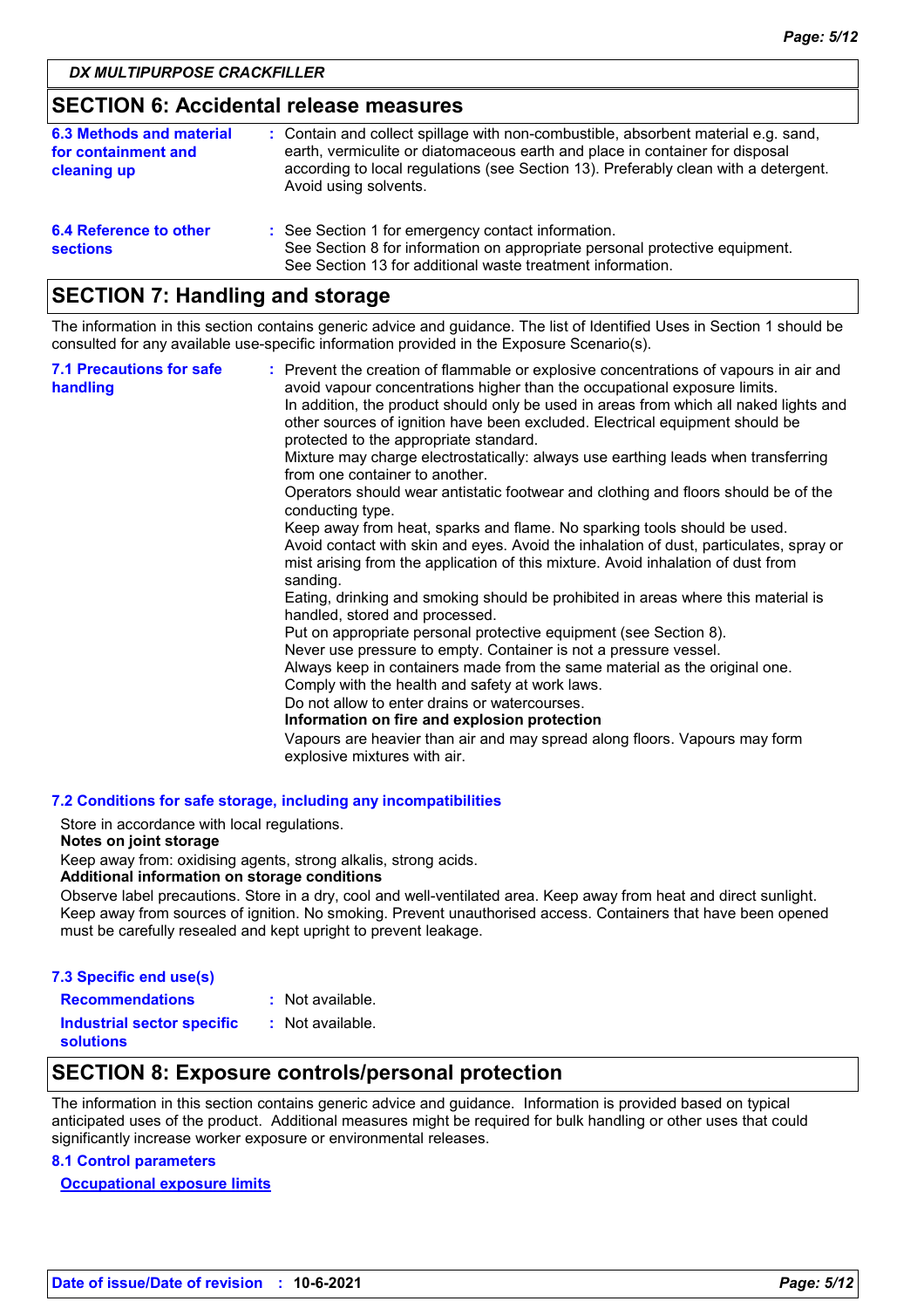## **SECTION 8: Exposure controls/personal protection**

| <b>Product/ingredient name</b>                    |           | <b>Exposure limit values</b>                                                                                                                                                                                                                                                                                                                                                                                                                                                                                                                                                                                                                                                                                                                                                                                                                                                                                                                                                                                          |
|---------------------------------------------------|-----------|-----------------------------------------------------------------------------------------------------------------------------------------------------------------------------------------------------------------------------------------------------------------------------------------------------------------------------------------------------------------------------------------------------------------------------------------------------------------------------------------------------------------------------------------------------------------------------------------------------------------------------------------------------------------------------------------------------------------------------------------------------------------------------------------------------------------------------------------------------------------------------------------------------------------------------------------------------------------------------------------------------------------------|
| calcium dihydroxide                               |           | EU OEL (Europe, 2/2017). Notes: list of indicative occupational<br>exposure limit values<br>TWA: 1 mg/m <sup>3</sup> 8 hours. Form: Respirable fraction<br>STEL: 4 mg/m <sup>3</sup> 15 minutes. Form: Respirable fraction                                                                                                                                                                                                                                                                                                                                                                                                                                                                                                                                                                                                                                                                                                                                                                                            |
| <b>Recommended monitoring</b><br>procedures       | required. | : If this product contains ingredients with exposure limits, personal, workplace<br>atmosphere or biological monitoring may be required to determine the effectiveness<br>of the ventilation or other control measures and/or the necessity to use respiratory<br>protective equipment. Reference should be made to monitoring standards, such as<br>the following: European Standard EN 689 (Workplace atmospheres - Guidance for<br>the assessment of exposure by inhalation to chemical agents for comparison with<br>limit values and measurement strategy) European Standard EN 14042 (Workplace<br>atmospheres - Guide for the application and use of procedures for the assessment<br>of exposure to chemical and biological agents) European Standard EN 482<br>(Workplace atmospheres - General requirements for the performance of procedures<br>for the measurement of chemical agents) Reference to national guidance<br>documents for methods for the determination of hazardous substances will also be |
| <b>DNELs/DMELs</b>                                |           |                                                                                                                                                                                                                                                                                                                                                                                                                                                                                                                                                                                                                                                                                                                                                                                                                                                                                                                                                                                                                       |
| No DNELs/DMELs available.                         |           |                                                                                                                                                                                                                                                                                                                                                                                                                                                                                                                                                                                                                                                                                                                                                                                                                                                                                                                                                                                                                       |
| <b>PNECs</b><br>No PNECs available                |           |                                                                                                                                                                                                                                                                                                                                                                                                                                                                                                                                                                                                                                                                                                                                                                                                                                                                                                                                                                                                                       |
| <b>8.2 Exposure controls</b>                      |           |                                                                                                                                                                                                                                                                                                                                                                                                                                                                                                                                                                                                                                                                                                                                                                                                                                                                                                                                                                                                                       |
| <b>Appropriate engineering</b><br><b>controls</b> |           | : Provide adequate ventilation. Where reasonably practicable, this should be<br>achieved by the use of local exhaust ventilation and good general extraction. If<br>these are not sufficient to maintain concentrations of particulates and solvent<br>vapours below the OEL, suitable respiratory protection must be worn.                                                                                                                                                                                                                                                                                                                                                                                                                                                                                                                                                                                                                                                                                           |
| <b>Individual protection measures</b>             |           |                                                                                                                                                                                                                                                                                                                                                                                                                                                                                                                                                                                                                                                                                                                                                                                                                                                                                                                                                                                                                       |
| <b>Hygiene measures</b>                           |           | : Wash hands, forearms and face thoroughly after handling chemical products, before<br>eating, smoking and using the lavatory and at the end of the working period.<br>Appropriate techniques should be used to remove potentially contaminated clothing.<br>Wash contaminated clothing before reusing. Ensure that eyewash stations and<br>safety showers are close to the workstation location.                                                                                                                                                                                                                                                                                                                                                                                                                                                                                                                                                                                                                     |
| <b>Eye/face protection</b>                        |           | : Use safety eyewear designed to protect against splash of liquids.                                                                                                                                                                                                                                                                                                                                                                                                                                                                                                                                                                                                                                                                                                                                                                                                                                                                                                                                                   |
| <b>Skin protection</b>                            | material. | When prolonged or frequently repeated contact may occur, a glove with a protection<br>class of 6 (breakthrough time >480 minutes according to EN374) is recommended.<br>Recommended gloves: Viton ® or Nitrile, thickness ≥ 0.38 mm.<br>When only brief contact is expected, a glove with protection class of 2 or higher<br>(breakthrough time > 30 minutes according to EN374) is recommended.<br>Recommended gloves: Nitrile, thickness ≥ 0.12 mm.<br>Gloves should be replaced regularly and if there is any sign of damage to the glove                                                                                                                                                                                                                                                                                                                                                                                                                                                                          |
|                                                   |           | The performance or effectiveness of the glove may be reduced by physical/chemical<br>damage and poor maintenance.                                                                                                                                                                                                                                                                                                                                                                                                                                                                                                                                                                                                                                                                                                                                                                                                                                                                                                     |
| <b>Body protection</b>                            |           | : Personnel should wear antistatic clothing made of natural fibres or of high-<br>temperature-resistant synthetic fibres.                                                                                                                                                                                                                                                                                                                                                                                                                                                                                                                                                                                                                                                                                                                                                                                                                                                                                             |
| <b>Other skin protection</b>                      |           | : Appropriate footwear and any additional skin protection measures should be<br>selected based on the task being performed and the risks involved and should be<br>approved by a specialist before handling this product.                                                                                                                                                                                                                                                                                                                                                                                                                                                                                                                                                                                                                                                                                                                                                                                             |
| <b>Respiratory protection</b>                     |           | : If workers are exposed to concentrations above the exposure limit, they must use<br>appropriate, certified respirators.                                                                                                                                                                                                                                                                                                                                                                                                                                                                                                                                                                                                                                                                                                                                                                                                                                                                                             |
| <b>Environmental exposure</b><br>controls         |           | : Do not allow to enter drains or watercourses.                                                                                                                                                                                                                                                                                                                                                                                                                                                                                                                                                                                                                                                                                                                                                                                                                                                                                                                                                                       |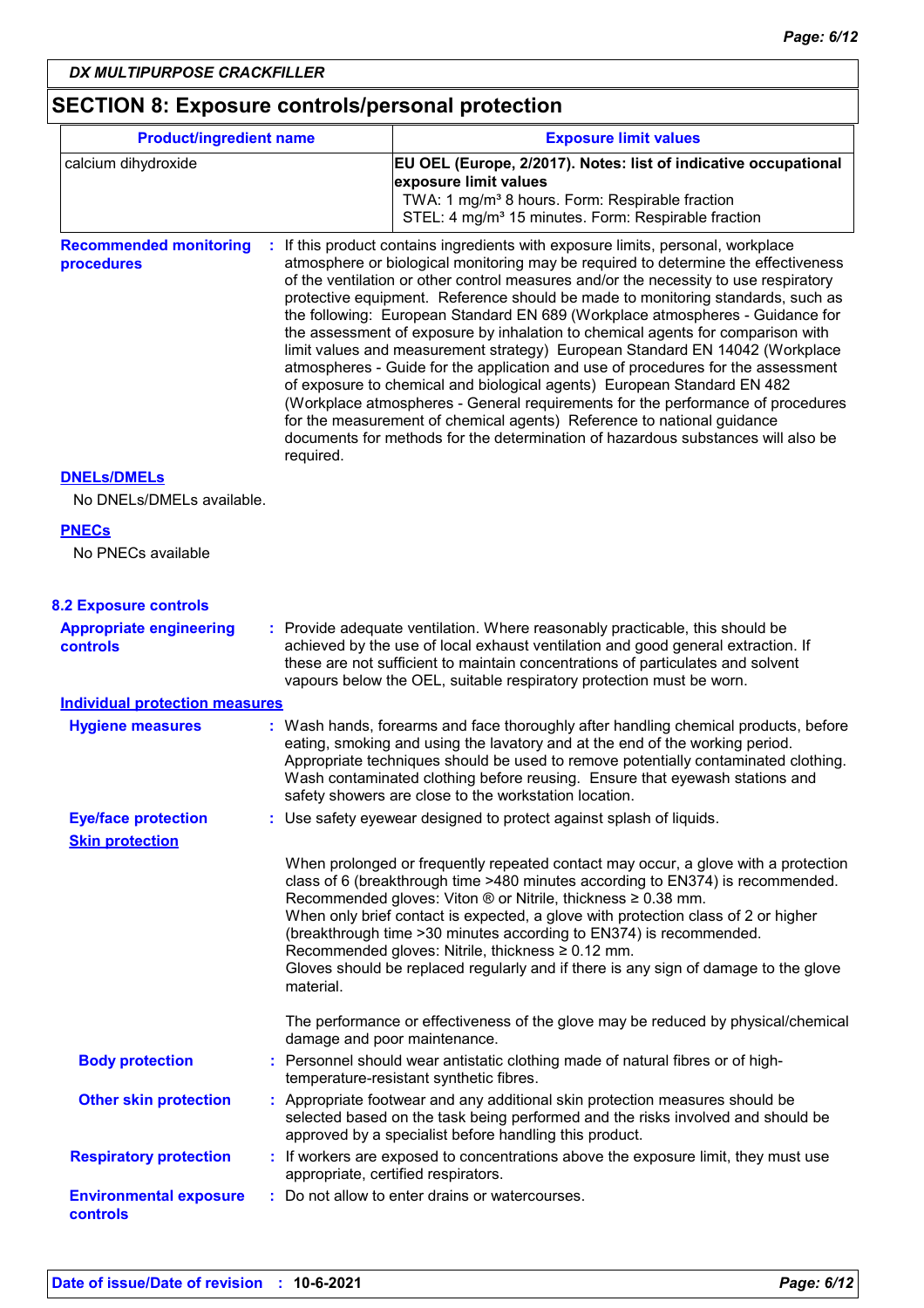## **SECTION 9: Physical and chemical properties**

## **9.1. Information on basic physical and chemical properties**

| <b>Appearance</b>                                                  |                                                            |
|--------------------------------------------------------------------|------------------------------------------------------------|
| <b>Physical state</b>                                              | $:$ Solid.                                                 |
| <b>Colour</b>                                                      | : Various: See label.                                      |
| <b>Odour</b>                                                       | $:$ Not available.                                         |
| <b>Odour threshold</b>                                             | : Not available.                                           |
| pH                                                                 | : Not available.                                           |
| <b>Melting point/freezing point</b>                                | : Not available.                                           |
| Initial boiling point and boiling                                  | : Not applicable.                                          |
| range                                                              |                                                            |
| <b>Flash point</b>                                                 | Not applicable.                                            |
| <b>Evaporation rate</b>                                            | : Not available.                                           |
| <b>Upper/lower flammability or</b><br>explosive limits             | : Not available.                                           |
| <b>Vapour pressure</b>                                             | : Not available.                                           |
| <b>Vapour density</b>                                              | : Not available.                                           |
| <b>Relative density</b>                                            | : 2,723                                                    |
| <b>Solubility(ies)</b>                                             | : Insoluble in the following materials: cold water.        |
| <b>Partition coefficient: n-octanol/ : Not available.</b><br>water |                                                            |
| <b>Auto-ignition temperature</b>                                   | : Not available.                                           |
| <b>Decomposition temperature</b>                                   | : Not available.                                           |
| <b>Viscosity</b>                                                   | : Kinematic (room temperature): $14,69$ cm <sup>2</sup> /s |
| <b>Explosive properties</b>                                        | Not available.                                             |
| <b>Oxidising properties</b>                                        | : Not available.                                           |
| 9.2. Other information                                             |                                                            |
| <b>Solubility in water</b>                                         | : Not available.                                           |

## **SECTION 10: Stability and reactivity**

| <b>10.1 Reactivity</b>                            | : No specific test data related to reactivity available for this product or its ingredients.                                        |
|---------------------------------------------------|-------------------------------------------------------------------------------------------------------------------------------------|
| <b>10.2 Chemical stability</b>                    | : Stable under recommended storage and handling conditions (see Section 7).                                                         |
| <b>10.3 Possibility of</b><br>hazardous reactions | : Under normal conditions of storage and use, hazardous reactions will not occur.                                                   |
| <b>10.4 Conditions to avoid</b>                   | : When exposed to high temperatures may produce hazardous decomposition<br>products.                                                |
| 10.5 Incompatible materials                       | : Keep away from the following materials to prevent strong exothermic reactions:<br>oxidising agents, strong alkalis, strong acids. |
| <b>10.6 Hazardous</b><br>decomposition products   | Decomposition products may include the following materials: carbon monoxide,<br>carbon dioxide, smoke, oxides of nitrogen.          |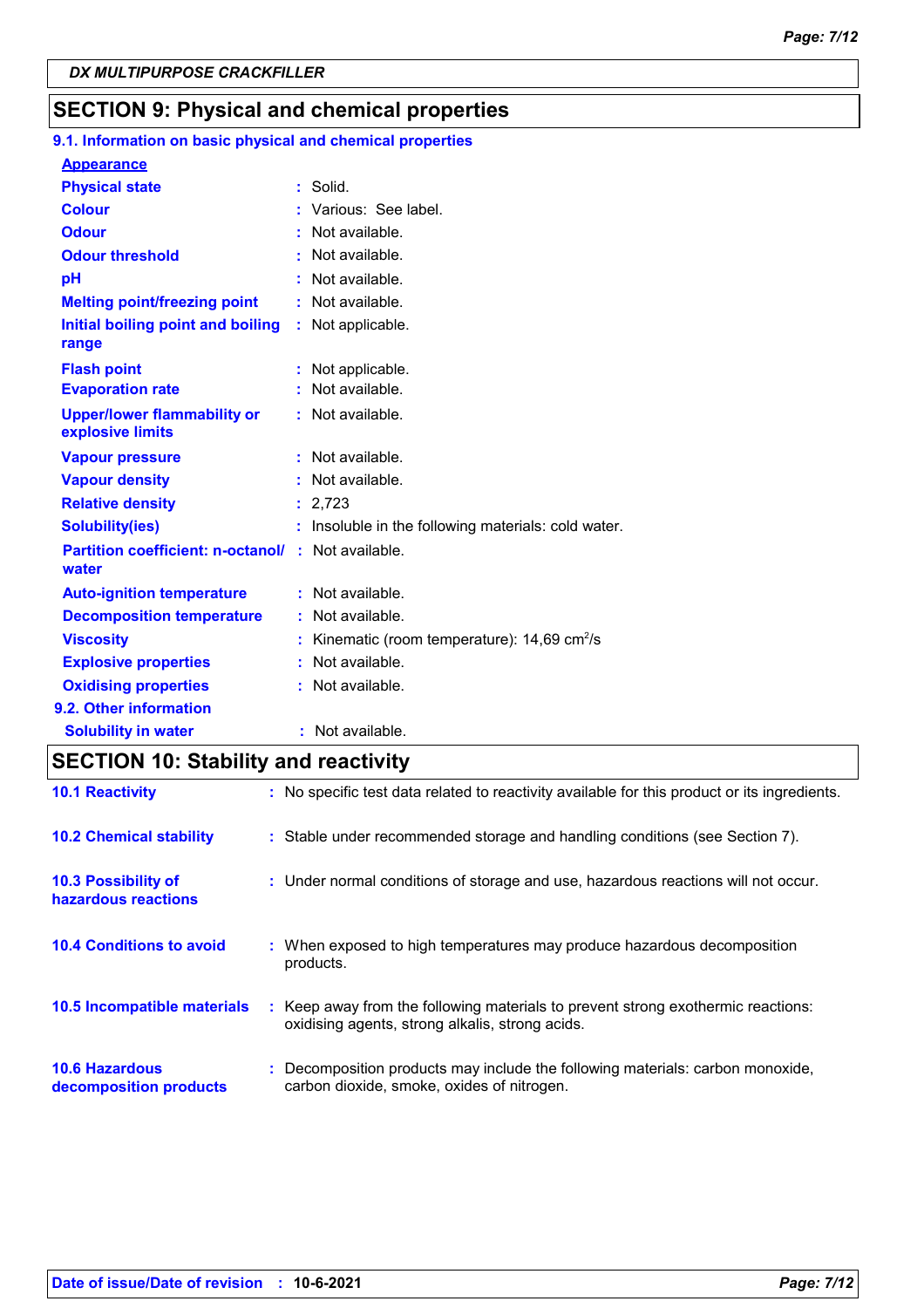## **SECTION 11: Toxicological information**

### **11.1 Information on toxicological effects**

There are no data available on the mixture itself. The mixture has been assessed following the conventional method of the CLP Regulation (EC) No 1272/2008 and is classified for toxicological properties accordingly. See Sections 2 and 3 for details.

Exposure to component solvent vapour concentrations in excess of the stated occupational exposure limit may result in adverse health effects such as mucous membrane and respiratory system irritation and adverse effects on the kidneys, liver and central nervous system. Symptoms and signs include headache, dizziness, fatigue, muscular weakness, drowsiness and, in extreme cases, loss of consciousness.

Solvents may cause some of the above effects by absorption through the skin. Repeated or prolonged contact with the mixture may cause removal of natural fat from the skin, resulting in non-allergic contact dermatitis and absorption through the skin.

If splashed in the eyes, the liquid may cause irritation and reversible damage.

Ingestion may cause nausea, diarrhea and vomiting.

This takes into account, where known, delayed and immediate effects and also chronic effects of components from short-term and long-term exposure by oral, inhalation and dermal routes of exposure and eye contact.

### **Acute toxicity**

**Conclusion/Summary :** Not available.

**Acute toxicity estimates**

N/A

### **Irritation/Corrosion**

| <b>Product/ingredient name</b>                          | <b>Result</b>          | <b>Species</b>  | <b>Score</b> | <b>Exposure</b> | <b>Observation</b>   |
|---------------------------------------------------------|------------------------|-----------------|--------------|-----------------|----------------------|
| calcium dihydroxide                                     | Eyes - Severe irritant | Rabbit          | ۰            | 10 milligrams   |                      |
| <b>Conclusion/Summary</b>                               | $:$ Not available.     |                 |              |                 |                      |
| <b>Sensitisation</b>                                    |                        |                 |              |                 |                      |
| <b>Conclusion/Summary</b>                               | : Not available.       |                 |              |                 |                      |
| <b>Mutagenicity</b>                                     |                        |                 |              |                 |                      |
| <b>Conclusion/Summary</b>                               | : Not available.       |                 |              |                 |                      |
| <b>Carcinogenicity</b>                                  |                        |                 |              |                 |                      |
| <b>Conclusion/Summary</b>                               | $:$ Not available.     |                 |              |                 |                      |
| <b>Reproductive toxicity</b>                            |                        |                 |              |                 |                      |
| <b>Conclusion/Summary</b>                               | $:$ Not available.     |                 |              |                 |                      |
| <b>Teratogenicity</b>                                   |                        |                 |              |                 |                      |
| <b>Conclusion/Summary</b>                               | $:$ Not available.     |                 |              |                 |                      |
| <b>Specific target organ toxicity (single exposure)</b> |                        |                 |              |                 |                      |
| <b>Product/ingredient name</b>                          |                        | <b>Category</b> |              | <b>Route of</b> | <b>Target organs</b> |

|                             |            | exposure        |                                        |
|-----------------------------|------------|-----------------|----------------------------------------|
| Cement, portland, chemicals | Category 3 | Not applicable. | <b>Respiratory tract</b><br>irritation |
| calcium dihydroxide         | Category 3 | Not applicable. | <b>Respiratory tract</b><br>irritation |

### **Specific target organ toxicity (repeated exposure)** Not available.

### **Aspiration hazard**

Not available.

### **Other information :**

: Not available.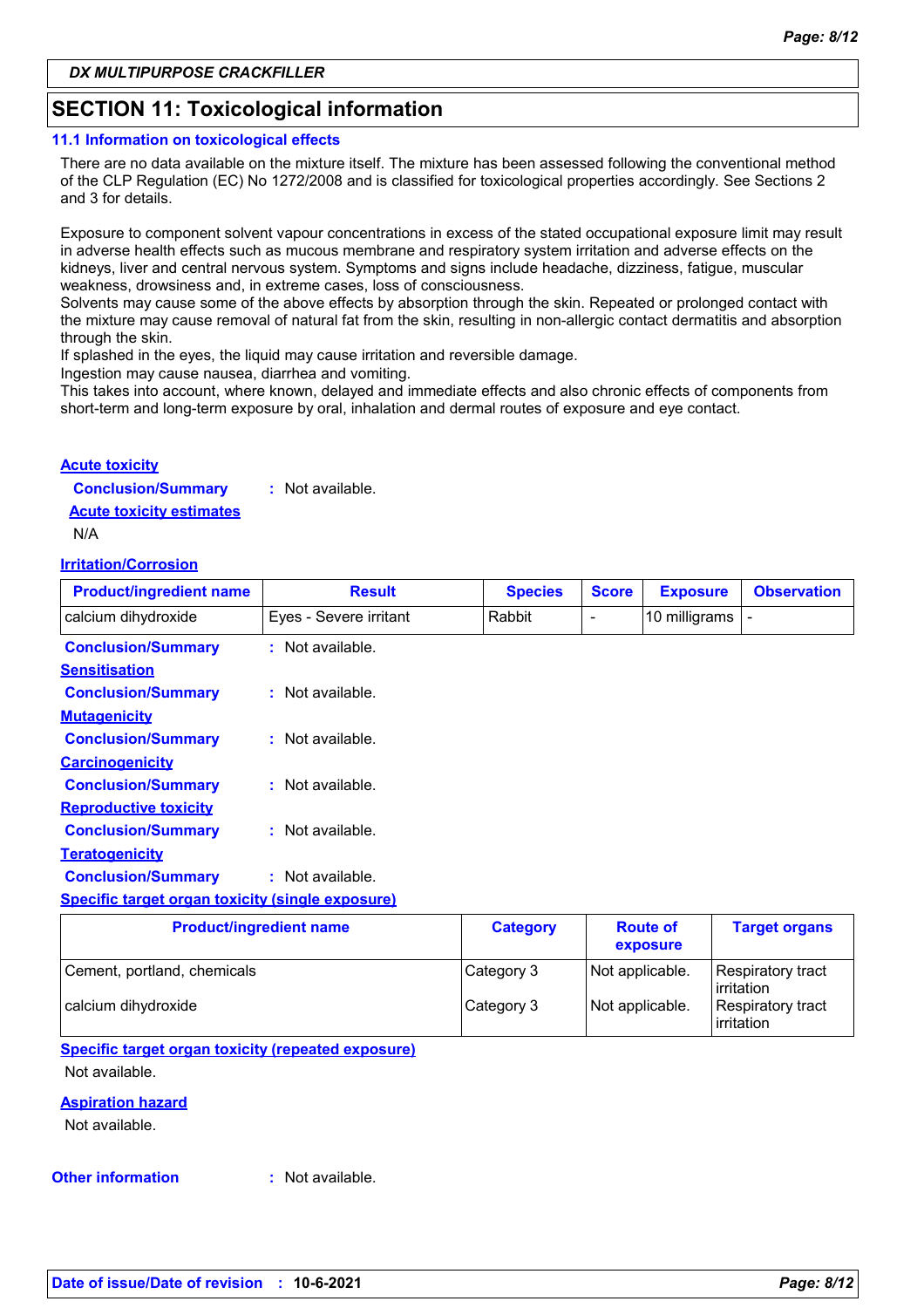## **SECTION 12: Ecological information**

### **12.1 Toxicity**

There are no data available on the mixture itself. Do not allow to enter drains or watercourses.

The mixture has been assessed following the summation method of the CLP Regulation (EC) No 1272/2008 and is not classified as hazardous to the environment.

| <b>Product/ingredient name</b> | <b>Result</b>                  | <b>Species</b>                    | <b>Exposure</b> |
|--------------------------------|--------------------------------|-----------------------------------|-----------------|
| calcium dihydroxide            | Acute LC50 160 ppm Fresh water | l Fish - Gambusia affinis - Adult | 196 hours       |
| <b>Conclusion/Summary</b>      | : Not available.               |                                   |                 |

### **12.2 Persistence and degradability**

**Conclusion/Summary :** Not available.

### **12.3 Bioaccumulative potential**

Not available.

| <b>12.4 Mobility in soil</b>                            |                  |  |
|---------------------------------------------------------|------------------|--|
| <b>Soil/water partition</b><br><b>coefficient (Koc)</b> | : Not available. |  |
| <b>Mobility</b>                                         | : Not available. |  |

### **12.5 Results of PBT and vPvB assessment**

This mixture does not contain any substances that are assessed to be a PBT or a vPvB.

### **12.6 Other adverse effects** : No known significant effects or critical hazards.

## **SECTION 13: Disposal considerations**

The information in this section contains generic advice and guidance. The list of Identified Uses in Section 1 should be consulted for any available use-specific information provided in the Exposure Scenario(s).

### **13.1 Waste treatment methods**

| <b>Product</b>                 |                                                                                                                                                                                                                                                                                                                                                                                                                                                                                                                                                      |  |
|--------------------------------|------------------------------------------------------------------------------------------------------------------------------------------------------------------------------------------------------------------------------------------------------------------------------------------------------------------------------------------------------------------------------------------------------------------------------------------------------------------------------------------------------------------------------------------------------|--|
| <b>Methods of disposal</b>     | : The generation of waste should be avoided or minimised wherever possible.<br>Disposal of this product, solutions and any by-products should at all times comply<br>with the requirements of environmental protection and waste disposal legislation<br>and any regional local authority requirements. Dispose of surplus and non-<br>recyclable products via a licensed waste disposal contractor. Waste should not be<br>disposed of untreated to the sewer unless fully compliant with the requirements of<br>all authorities with jurisdiction. |  |
| <b>Hazardous waste</b>         | : The classification of the product may meet the criteria for a hazardous waste.                                                                                                                                                                                                                                                                                                                                                                                                                                                                     |  |
| <b>Disposal considerations</b> | Do not allow to enter drains or watercourses.<br>Dispose of according to all federal, state and local applicable regulations.<br>If this product is mixed with other wastes, the original waste product code may no<br>longer apply and the appropriate code should be assigned.<br>For further information, contact your local waste authority.                                                                                                                                                                                                     |  |
| <b>Packaging</b>               |                                                                                                                                                                                                                                                                                                                                                                                                                                                                                                                                                      |  |
| <b>Methods of disposal</b>     | : The generation of waste should be avoided or minimised wherever possible. Waste<br>packaging should be recycled. Incineration or landfill should only be considered<br>when recycling is not feasible.                                                                                                                                                                                                                                                                                                                                             |  |
| <b>Disposal considerations</b> | : Using information provided in this safety data sheet, advice should be obtained from<br>the relevant waste authority on the classification of empty containers.<br>Empty containers must be scrapped or reconditioned.<br>Dispose of containers contaminated by the product in accordance with local or<br>national legal provisions.                                                                                                                                                                                                              |  |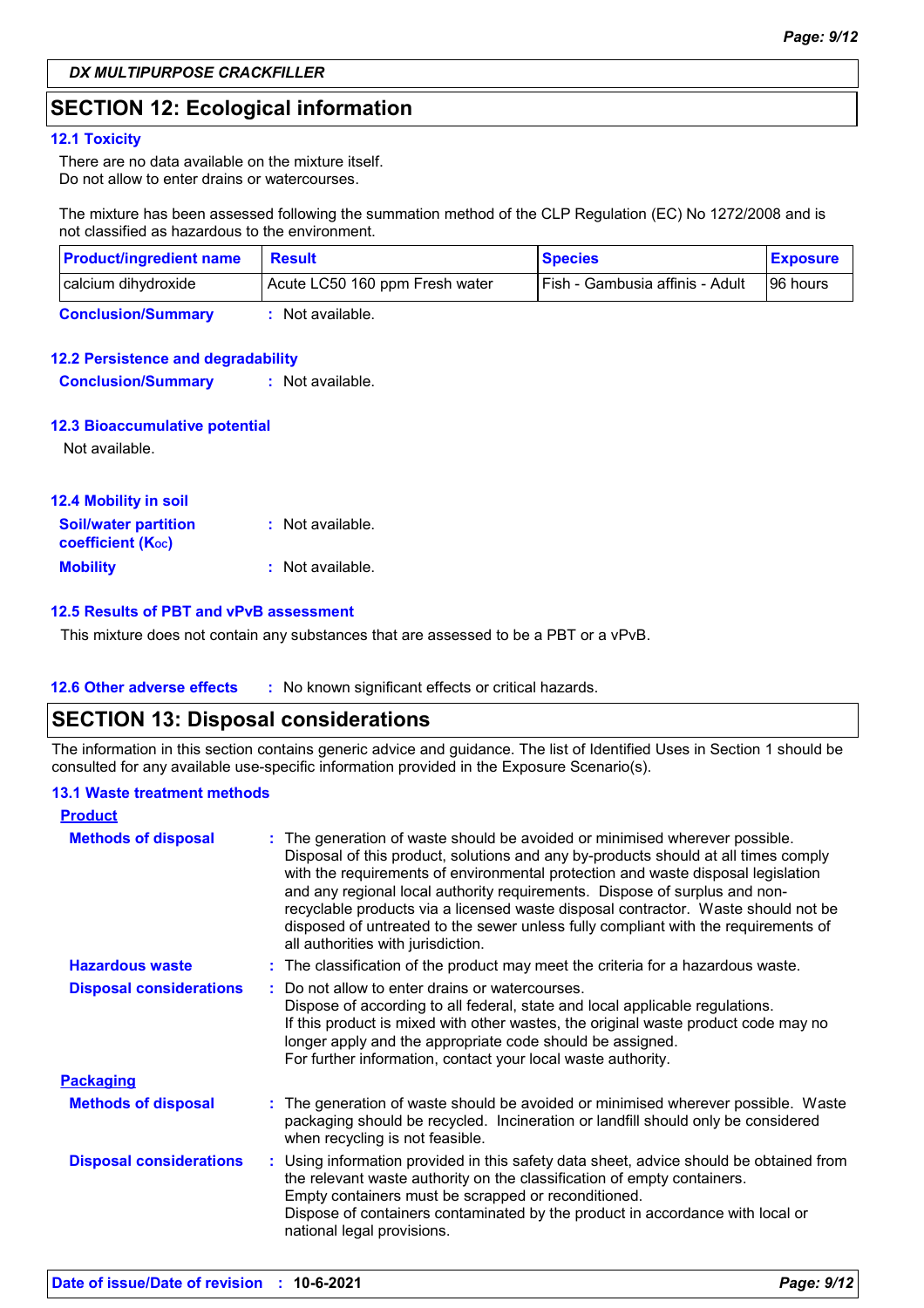## **SECTION 13: Disposal considerations**

| <b>Type of packaging</b>   |                                                                                                                                                                                                                                                                                                                                              | European waste catalogue (EWC)                                              |
|----------------------------|----------------------------------------------------------------------------------------------------------------------------------------------------------------------------------------------------------------------------------------------------------------------------------------------------------------------------------------------|-----------------------------------------------------------------------------|
| CEPE Paint Guidelines      | 15 01 10*                                                                                                                                                                                                                                                                                                                                    | packaging containing residues of or contaminated by<br>hazardous substances |
| <b>Special precautions</b> | : This material and its container must be disposed of in a safe way. Care should be<br>taken when handling emptied containers that have not been cleaned or rinsed out.<br>Empty containers or liners may retain some product residues. Avoid dispersal of<br>spilt material and runoff and contact with soil, waterways, drains and sewers. |                                                                             |

## **SECTION 14: Transport information**

**Information pertaining to IATA and ADN is considered not relevant since the material is not packaged in the correct approved packaging required of these methods of transport.**

| <b>ADR</b>                                                                                   |                                                                                                                                                                                                                        | <b>IMDG</b>     |  |  |
|----------------------------------------------------------------------------------------------|------------------------------------------------------------------------------------------------------------------------------------------------------------------------------------------------------------------------|-----------------|--|--|
| 14.1 UN number                                                                               | Not regulated.                                                                                                                                                                                                         | Not regulated.  |  |  |
| 14.2 UN proper<br>shipping name                                                              | Not applicable.                                                                                                                                                                                                        | Not applicable. |  |  |
| <b>14.3 Transport</b><br>hazard class(es)                                                    |                                                                                                                                                                                                                        |                 |  |  |
| <b>Class</b>                                                                                 | Not applicable.                                                                                                                                                                                                        | Not applicable. |  |  |
| <b>Subsidiary class</b>                                                                      |                                                                                                                                                                                                                        |                 |  |  |
| <b>14.4 Packing group</b>                                                                    | Not applicable.                                                                                                                                                                                                        | Not applicable. |  |  |
| 14.5<br><b>Environmental</b><br>hazards                                                      |                                                                                                                                                                                                                        |                 |  |  |
| <b>Marine pollutant</b>                                                                      | No.                                                                                                                                                                                                                    | No.             |  |  |
| <b>Marine pollutant</b><br><b>substances</b>                                                 |                                                                                                                                                                                                                        | Not available.  |  |  |
| <b>14.6 Special</b><br>precautions for<br>user                                               | Transport within user's premises: always<br>transport in closed containers that are upright<br>and secure. Ensure that persons transporting<br>the product know what to do in the event of an<br>accident or spillage. |                 |  |  |
| <b>HI/Kemler number</b>                                                                      | Not available.                                                                                                                                                                                                         |                 |  |  |
| <b>Emergency</b><br>schedules (EmS)                                                          |                                                                                                                                                                                                                        | Not applicable. |  |  |
| <b>14.7 Transport in bulk</b><br>: Not applicable.<br>according to IMO<br><b>instruments</b> |                                                                                                                                                                                                                        |                 |  |  |
| <b>Additional</b><br><b>information</b>                                                      |                                                                                                                                                                                                                        |                 |  |  |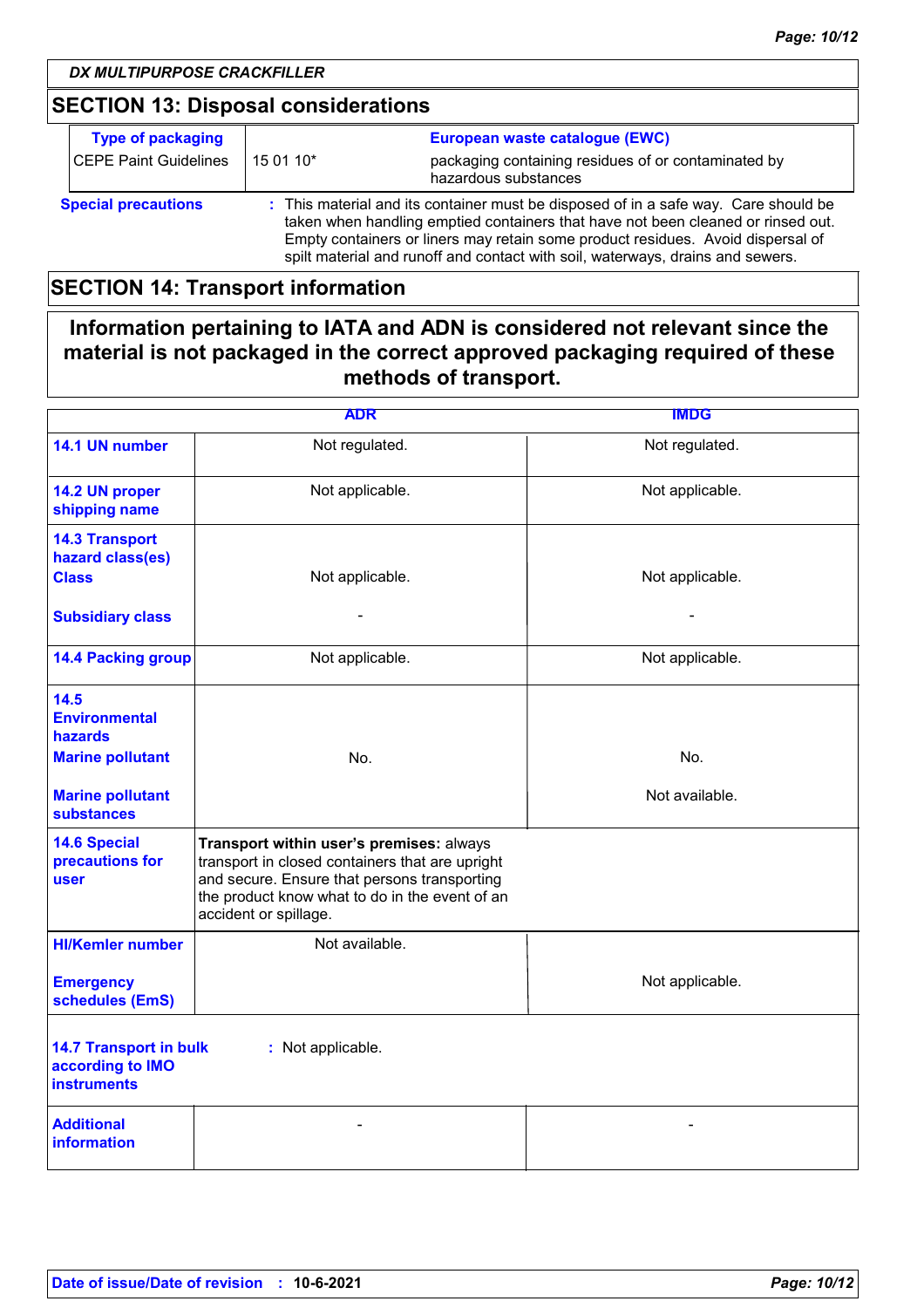## **SECTION 15: Regulatory information**

| 15.1 Safety, health and environmental regulations/legislation specific for the substance or mixture |
|-----------------------------------------------------------------------------------------------------|
| EU Regulation (EC) No. 1907/2006 (REACH)                                                            |
| <b>Annex XIV - List of substances subject to authorisation</b>                                      |
| <b>Annex XIV</b>                                                                                    |
| None of the components are listed, or the component present is below its threshold.                 |
| <b>Substances of very high concern</b>                                                              |
| None of the components are listed, or the component present is below its threshold.                 |
| <b>Annex XVII - Restrictions</b><br>: Not applicable.                                               |
| on the manufacture,                                                                                 |
| placing on the market                                                                               |
| and use of certain                                                                                  |
| dangerous substances,<br>mixtures and articles                                                      |
| <b>Other EU regulations</b>                                                                         |
|                                                                                                     |
| <b>VOC for Ready-for-Use</b><br>: Not applicable.<br><b>Mixture</b>                                 |
| Ozone depleting substances (1005/2009/EU)                                                           |
| Not listed.                                                                                         |
|                                                                                                     |
| <b>Prior Informed Consent (PIC) (649/2012/EU)</b>                                                   |
| Not listed.                                                                                         |
| <b>Seveso Directive</b>                                                                             |
| This product is not controlled under the Seveso Directive.                                          |
| <b>International requlations</b>                                                                    |
| <b>Chemical Weapon Convention List Schedules I, II &amp; III Chemicals</b>                          |
| Not listed.                                                                                         |
|                                                                                                     |
| <b>Montreal Protocol</b>                                                                            |
| Not listed.                                                                                         |
| <b>Stockholm Convention on Persistent Organic Pollutants</b>                                        |
| Not listed.                                                                                         |
|                                                                                                     |
| <b>Rotterdam Convention on Prior Informed Consent (PIC)</b>                                         |
| Not listed.                                                                                         |
| <b>UNECE Aarhus Protocol on POPs and Heavy Metals</b>                                               |
| Not listed.                                                                                         |
|                                                                                                     |
| <b>15.2 Chemical safety</b><br>: No Chemical Safety Assessment has been carried out.                |
| assessment                                                                                          |
|                                                                                                     |
| <b>SECTION 16: Other information</b>                                                                |
| <b>CEPE code</b><br>: 1                                                                             |
| $\nabla$ Indicates information that has changed from previously issued version.                     |
| <b>Abbreviations and acronyms : ATE = Acute Toxicity Estimate</b>                                   |
| CLP = Classification, Labelling and Packaging Regulation [Regulation (EC) No.                       |
| 1272/2008]<br><b>DMEL = Derived Minimal Effect Level</b>                                            |
| DNEL = Derived No Effect Level                                                                      |
|                                                                                                     |

EUH statement = CLP-specific Hazard statement

N/A = Not available

PBT = Persistent, Bioaccumulative and Toxic

PNEC = Predicted No Effect Concentration

RRN = REACH Registration Number

```
SGG = Segregation Group
```